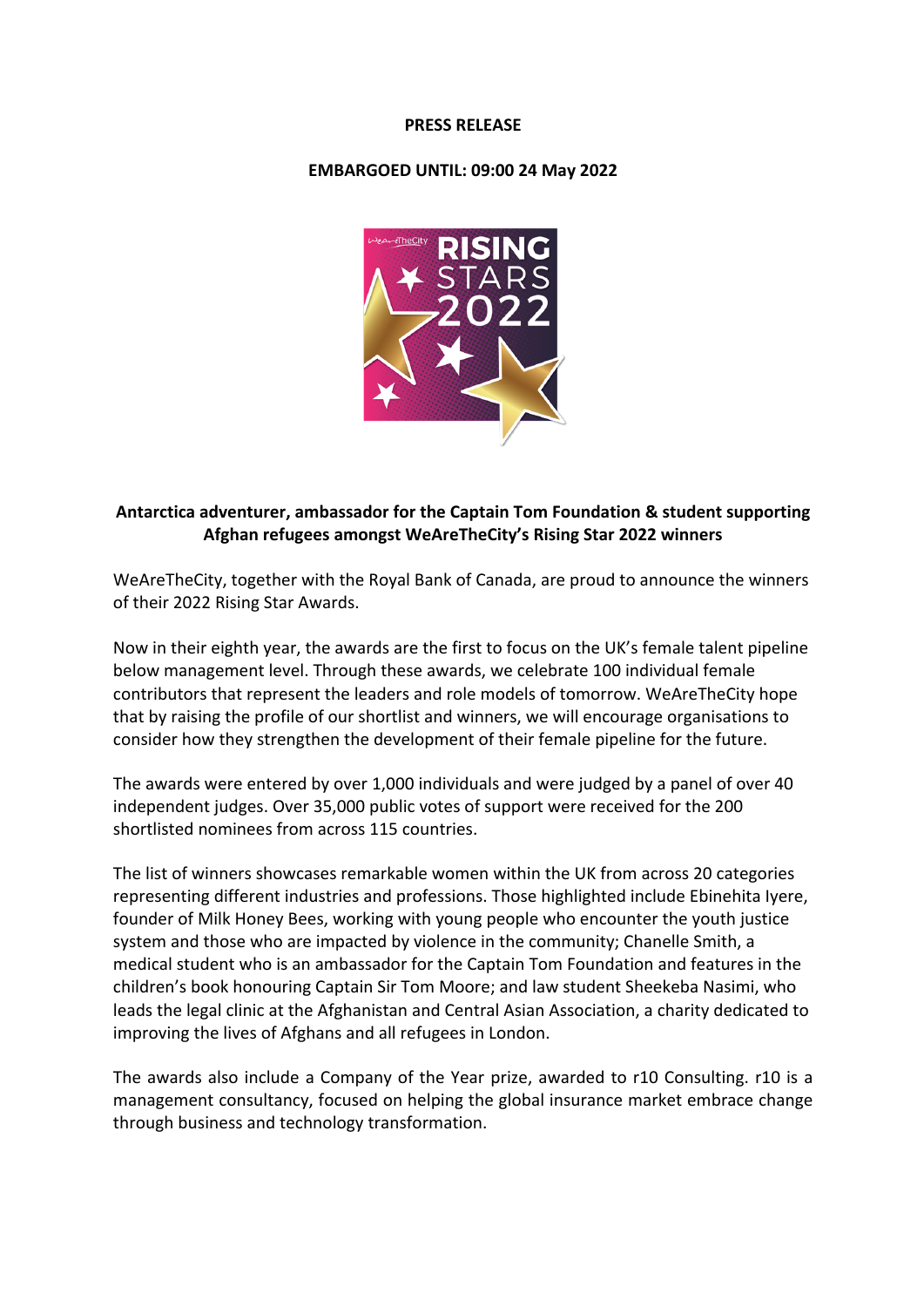The awards also recognise five Rising Star Champions, who are actively supporting the progression of women in the workplace. These include Kanika Selvan, Associate Director of Data and Technology at the University of Sheffield, the youngest member of her leadership team and a committed advocate for diversity; Sam Cooper-Gray, Global Head of Market Strategy and Engagement at HSBC, where she advocates for male allyship across the firm through their global Balance network; and Marie Hemingway, founder and CTO of the award-winning not-for-profit, Speak Out Revolution.

We are once again celebrating women around the world with our Global Award for Achievement. This year's winners include Anna Raduloski, who founded WomenTech Network, a woman-led and woman-focused organisation to empower women globally through mentorship, career development and networking; Aparna Saroagi, who is spearheading inclusive workplace practices at NatWest in India; and Jennifer Kent, a senior associate in Latham's Washington, D.C. office, who is passionate about advancing diversity and inclusion in the legal profession.

We are also celebrating Men for Gender Balance, which celebrates senior men who are championing women and gender balance either inside or outside their organisation. Amongst the winners for this year are Richard Pickard, Founder of Inclusive Search, an advocate for TLA Black Women in Tech and the 30% Club, and the author of the 'Exceptional Female Role Model's interview series; Lee Chambers, a psychologist, coach and founder of Essentialise Workplace Wellbeing, a wellbeing and inclusion consultancy; and William Torrie who serves as the UK Deputy Chair for Barclay's Win group and is widely recognised for his campaign for gender equality.

WeAreTheCity also announced their Editor's Choice winners. Those receiving the Editor's Choice award are individuals who have been specifically selected by the leadership team at WeAreTheCity and one independent judge. This award recognises their outstanding contribution and tireless efforts towards gender equality, both in the workplace and across wider society.

Winners include Preet Chandi, who recently became the first woman of colour to complete a solo expedition in Antarctica; Ian Clarke, Founder of Deilight Consulting, who holds the Millennium Volunteers Award for Excellence for a lifetime dedicated to mentoring, coaching and counselling disadvantaged young people and their businesses; and Frances Scott, founder and director of 50:50 Parliament, who is a passionate advocate for gender equality of representation.

Our 2022 winners, judges, sponsors and supporters will be invited to a prestigious ceremony on 14 July at Pan Pacific Hotel, Bishopsgate, London.

**Dave Thomas, CEO Europe, Capital Markets & Wealth Management, Royal Bank of Canada (RBC)** said, "Royal Bank of Canada (RBC) is delighted to be powering the Rising Stars Awards for the third year and extended our partnership through to 2024. These awards are critical to celebrate and showcase incredible talent across multiple industries in the UK, something that is particularly important during these challenging times. Diversity and inclusion is more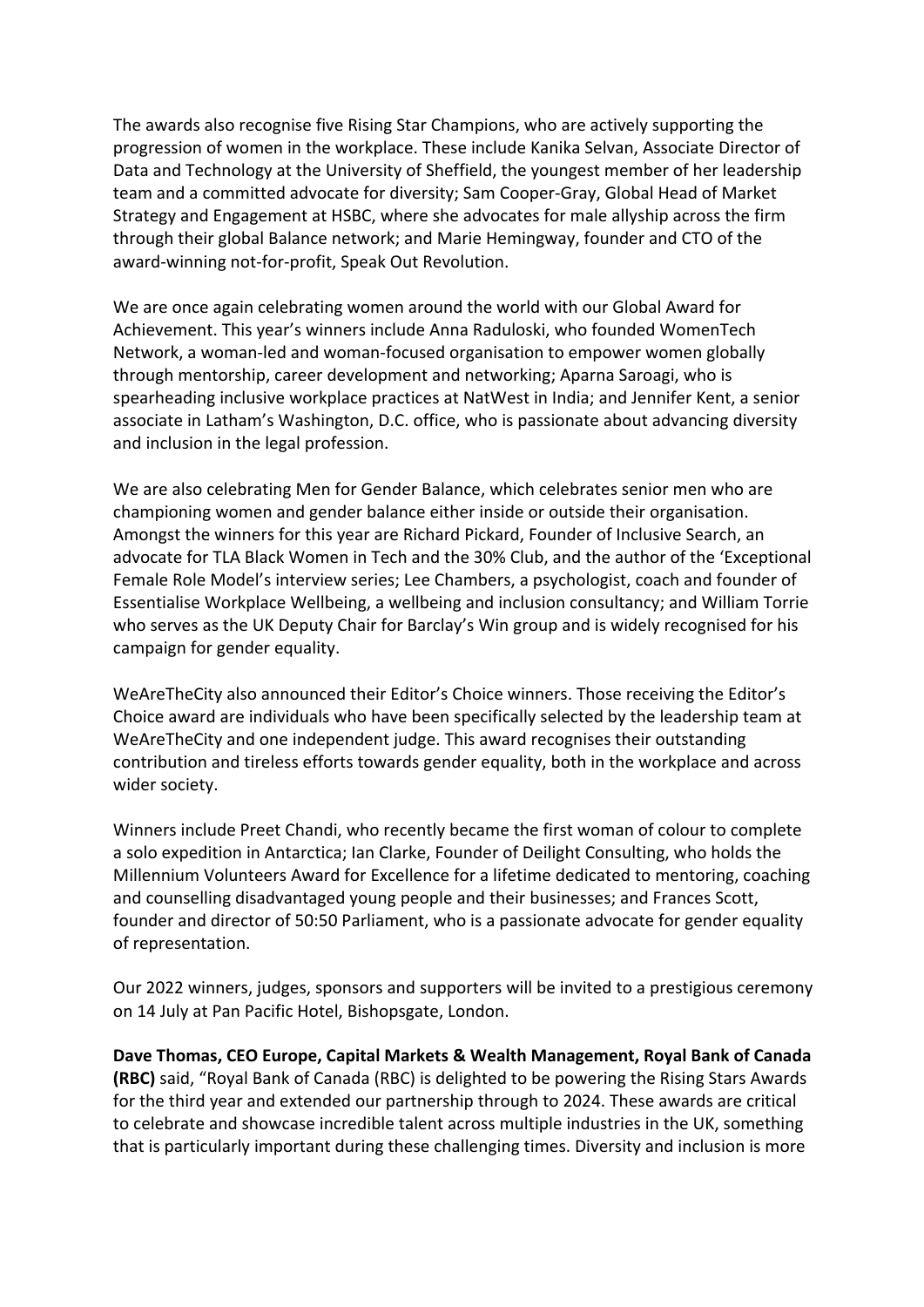than just a value at RBC, it's our strength, and it's one of the ways we bring our purpose of helping clients thrive and communities prosper to life."

**Vanessa Vallely OBE, Managing Director, WeAreTheCity, said,** "I am so proud that for the eighth year running WeAreTheCity has been able to shine a light on the achievements of so many remarkable women across the UK. Our 2022 winners join a phenomenal alumnus of 750 previous winners who continue to soar, both professionally and personally. I am ecstatic to welcome our 2022 winners to the WeAreTheCity family and to watch them progress into the senior positions they so rightly deserve."

The 2022 awards are headline sponsored by Royal Bank of Canada. Category sponsors include an array of leading FTSE 100 companies and industry leaders: 3M, Accenture, Barclays, Bloomberg, The British Army, Citi, CMI Women, EPAA, Funding Circle, GSK, Highways Sector Council, HSBC, Lloyd's, London Stock Exchange Group, Marie Claire, National Grid, Northern Trust, Oliver Wyman, Pan Pacific London, Reed Smith, Streets Consulting, Warwick Business School, and Wellbeing of Women.

**-ENDS -**

# **EDITOR'S NOTES**

WeAreTheCity.com is a free, centralised hub for women who want to progress in their careers, enhance their skills and build their external networks.

Through the website, we provide:

- Career related content to inspire and motivate our members (+10,000 articles)
- Connections to 350 female networks who support women in their personal/ professional progression
- A calendar of female-orientated events where our members can enhance their networks and grow their skills
- The latest knowledge and information on women in the workplace e.g. research reports, business schools, female development programs & returnships
- WeAreTechWomen, a dedicated section for female technologists featuring industry events, news, networks, conferences and awards
- Features on key charities, social enterprises & schools where our members can give back to their local communities
- Visibility of jobs via WeAreTheCity Jobs from firms seeking to improve their gender balance
- The opportunity to enter our annual awards, Rising Star Awards and TechWomen100
- The opportunity to attend our conferences, WeAreFutureLeaders and WeAreTechWomen

### **WeAreTheCity in numbers:**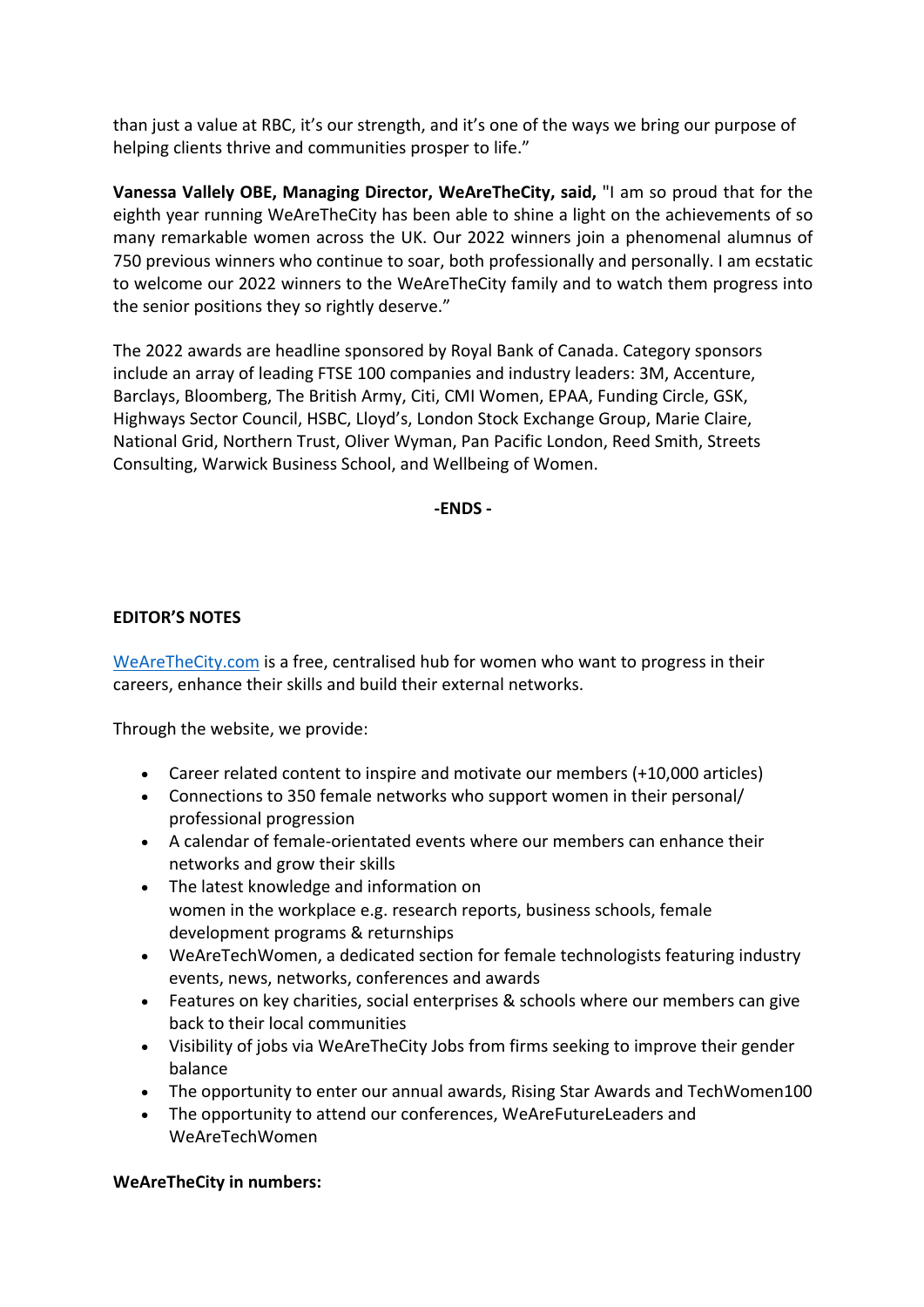- Founded in 2008
- 120,000 members (15k Women in Technology)
- 10,000 career related articles
- Promotion of over 350 women's networks
- Access to 50,000 women through our social media channels (Twitter, Facebook, LinkedIn)
- 85+ events run/co-partnered

## **For more information, press enquiries or images, please contact:**

Alison Simpson – Digital Content Editor

**Tel:** 01268 770675

### **Email:** alison@wearethecity.com

### **APPENDIX**

### **All Other Industries**

- Chanise Evans, BBC
- Kirsty Wigley-Smith, Logicmonitor
- Laura Mahoney, Browne Jacobson LLP
- Louise Farrow, British Army
- Trudianne Bedward, BBC

# **Banking & Capital Markets**

- Aneesah Sarwar, Barclays
- Ashwitha Bingumalla, Instinet
- Hema Sood, Morgan Stanley
- Rugiyya Gahramanli, London Stock Exchange Group
- Xanthe Blain, NatWest

### **Charity & Not-For-Profits**

- Chloe Jones, Autism Together
- Hannah John, Black Cultural Archives
- Jenna Rainey, The Duke of Edinburgh's Award
- Molly Dawson, UK Youth
- Sheekeba Nasimi, Afghanistan and Central Asian Association

## **Defence**

- Chloe Mae Austin, Babcock Land Defence
- Chloe Stephens, Ministry of Defence
- Kate Redfern, British Army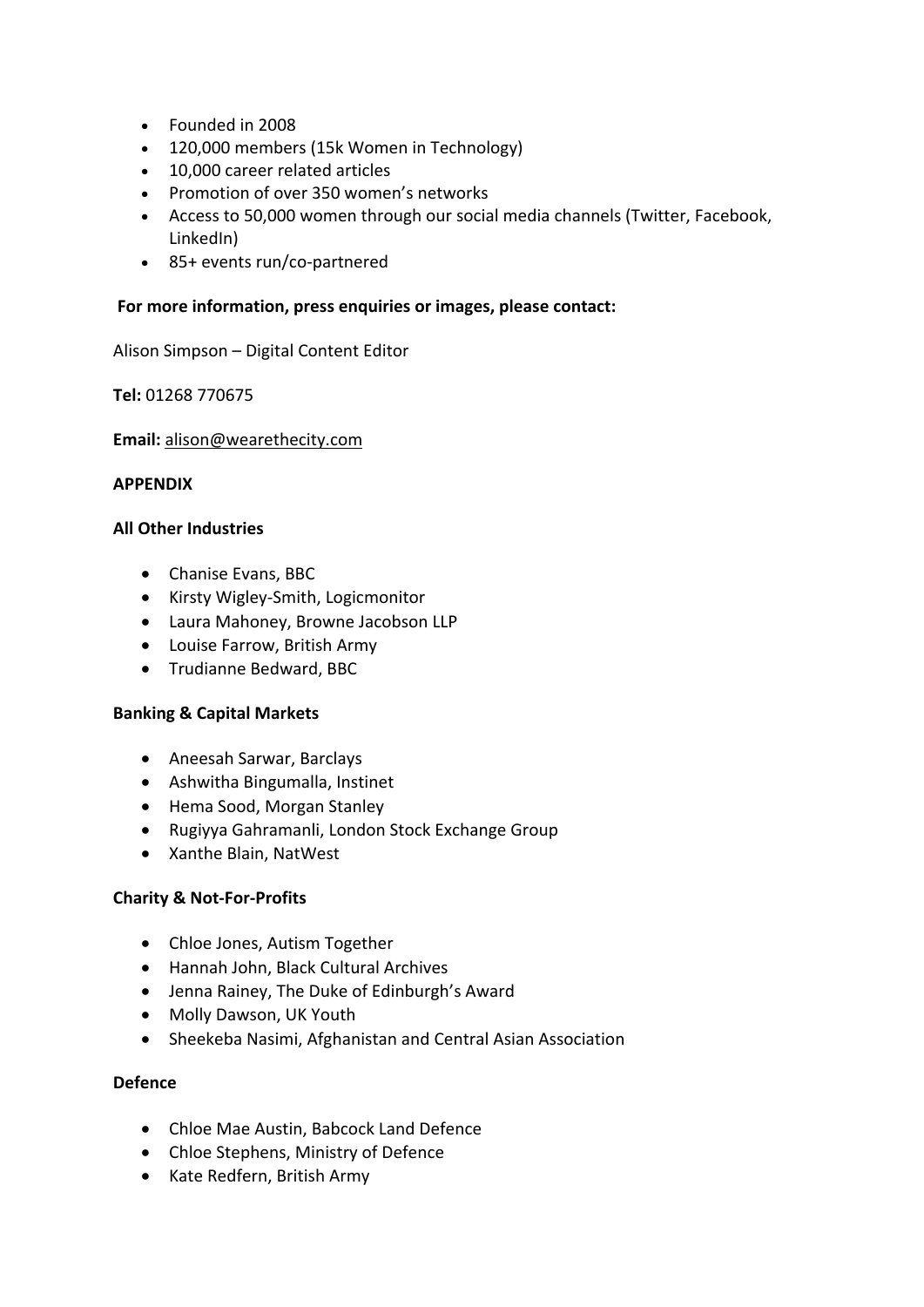- Kinjal Dave, BAE Systems Digital Intelligence
- Yvette Kemp, British Army

# **Digital**

- Adetola Shasanya, PepsiCo
- Cheyenne Clark, Zone
- Georgia Mantzana, London Borough of Havering
- Karamjot Jaswal, IBM
- Sarah Slack, Homes England

# **Diversity**

- Annika Allen, Barclays
- Aurelie Herrero, Bloomberg
- Nisha Long, Citywire
- Priyaneet Kainth, GlaxoSmithKline
- Shruti Saujani, England and Wales Cricket Board

# **EA & PA**

- Chantalle Sullivan, Industrial Construction (Sussex) Ltd.
- Hettle Vasani, Coty Inc.
- Kallie Halai, Arup
- Kelly Fox-Petersen, Tate & Lyle
- Philippa Allen, Epic Games Animation UK Limited

# **Education & Academia**

- Adele Bates, Behaviour & Education Specialist
- Ebinehita Iyere, Milk Honey Bees
- Hei Wan Mak, University College London
- Nicole Ponsford, Global Equality Collective
- Sarah Chapman, 3M

# **Energy & Utilities**

- Judith Pomfret, Cavendish Nuclear
- Lauren Neal, BP
- Lucia Urra Viana, Scottish Power
- Rimi Bassi, National Grid
- Sherena Masharani, Centrica Plc.

# **Entrepreneurs & Startups**

• Abbie Hills, The Dazey Hills Company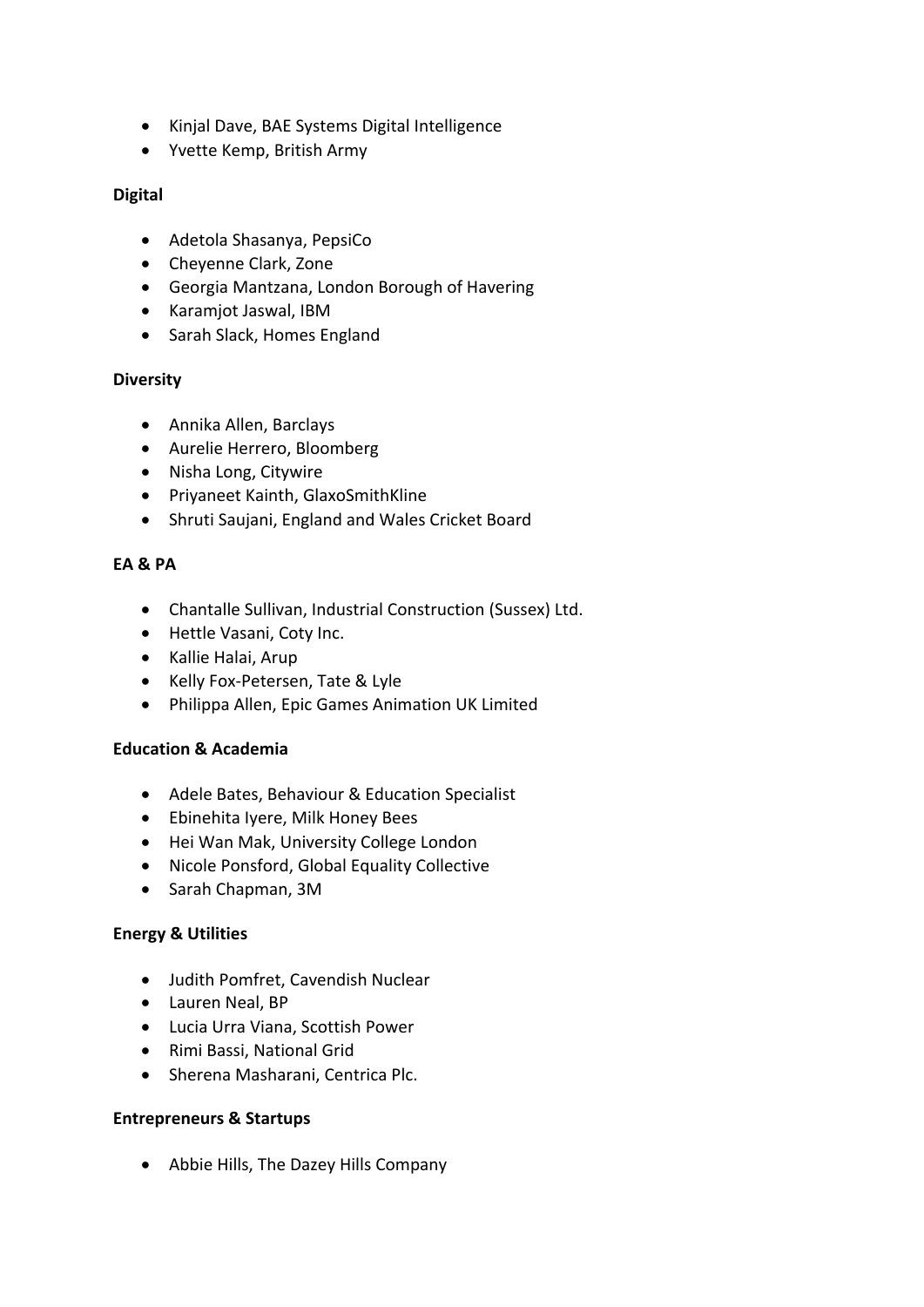- Greta McDonald, Sweet Lounge
- Indie Gordon, Foundervine
- Michelle Leivars, The Soap Sponge Company
- Nicole Dellipiani, Bump to Bambino

## **Healthcare**

- Abigail Swerdlow, Tavistock and Portman NHS Foundation Trust & East London NHS Foundation Trust
- Bhairavi Sapre, Ministry of Defence/British Army
- Chanelle Smith, NHS
- Jessica O'Logbon, King's College London
- Victoria Kinkaid, Ministry of Defence/British Army

### **Hospitality**

- Georgina Warren, IHG Hotels and Resorts
- Joanna Wales, Ascot Racecourse
- Lucy Nowak, Ferdi Restaurant
- Raven Cooke-Handley, Soho House
- Rhianna Dineen, Ashton Gate Limited

### **Infrastructure, Transport & Logistics**

- Amy Baker, National Highways
- Emily Jones, Atkins
- Marny Moruzzi, Mott MacDonald Ltd./ Women in Transport
- Marzia Bolpagni, Mace
- Rupali Sharma-Patel, Transport for London

### **Insurance**

- Abbie Conneely, WTW
- Aneesa Sharif, PwC
- Angel Zhou, Warwick Business School
- Anya White
- Nadia Kruger, PwC

### **Investment Management**

- Bola Adesina, LGIM
- Katja Oakley-Bell, Quilter Financial Planning
- Philippa Allen, Aon
- Roselyn Baah, Seilern Investment Management
- Sarah Woodard, H.I.G. Capital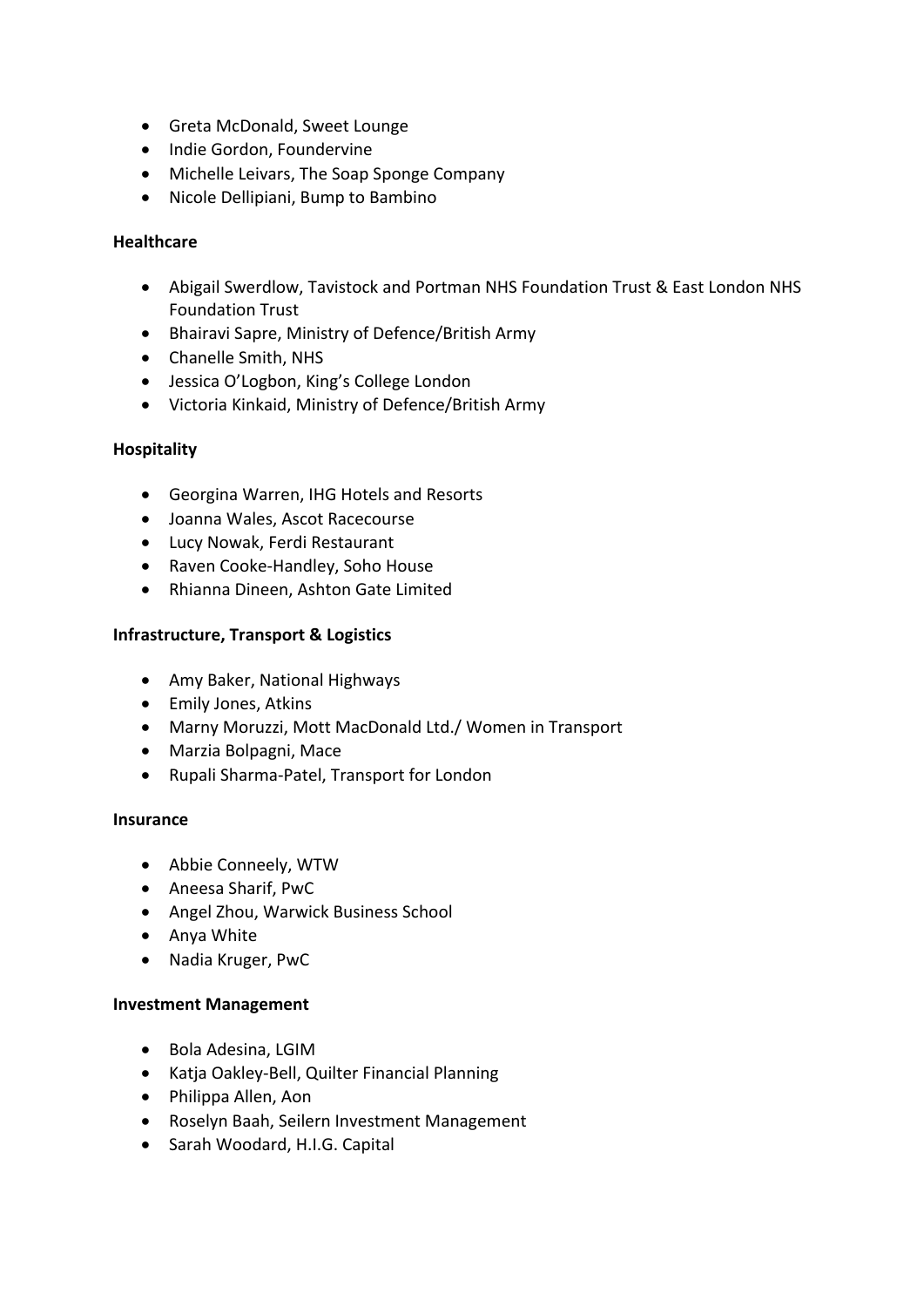### **Law (The Lynne Freeman Award)**

- Egbe Manton, Manton Legal Consultancy
- Iona Gallagher, Covent Garden Family Law
- Kelly Knight, Reed Smith
- Lynette Wieland, Browne Jacobson
- Molly Scanlon, The Wine Society

#### **Professional Services**

- Adina Pintilie, Ridgeway Information
- Candida Paiva, PwC
- Catherine Kenny, EY
- Claire Magudia, Aon
- Gemma Timmons, Oliver Wyman

#### **Science & Engineering**

- Bamidele Farinre, UKHSA
- Caitlin McCall, The Manufacturing Technology Centre (MTC)
- Diviya Devani Q-CTRL
- Lisa-Jayne Cook, GEA Heating and Refrigeration Technologies
- Lynette Kebirungi, Rolls-Royce Plc.

### **Technology**

- Akua Opong, London Stock Exchange Group
- Avye Couloute, Girls Into Coding
- Harshitha Shivakumar, IBM
- Ria Johal, Amazon
- Siobhan Duncan, Robotical

### **Champions**

- Karen Holden, A City Law Firm
- Kanika Selvan, University of Sheffield
- Kirsty Moore, HSBC
- Marie Hemingway, Speak Out Revolution
- Sam Cooper-Gray, HSBC

### **Company**

• r10 Consulting

### **Men for Gender Balance**

• Daniel Lopez Rovira, OLIO